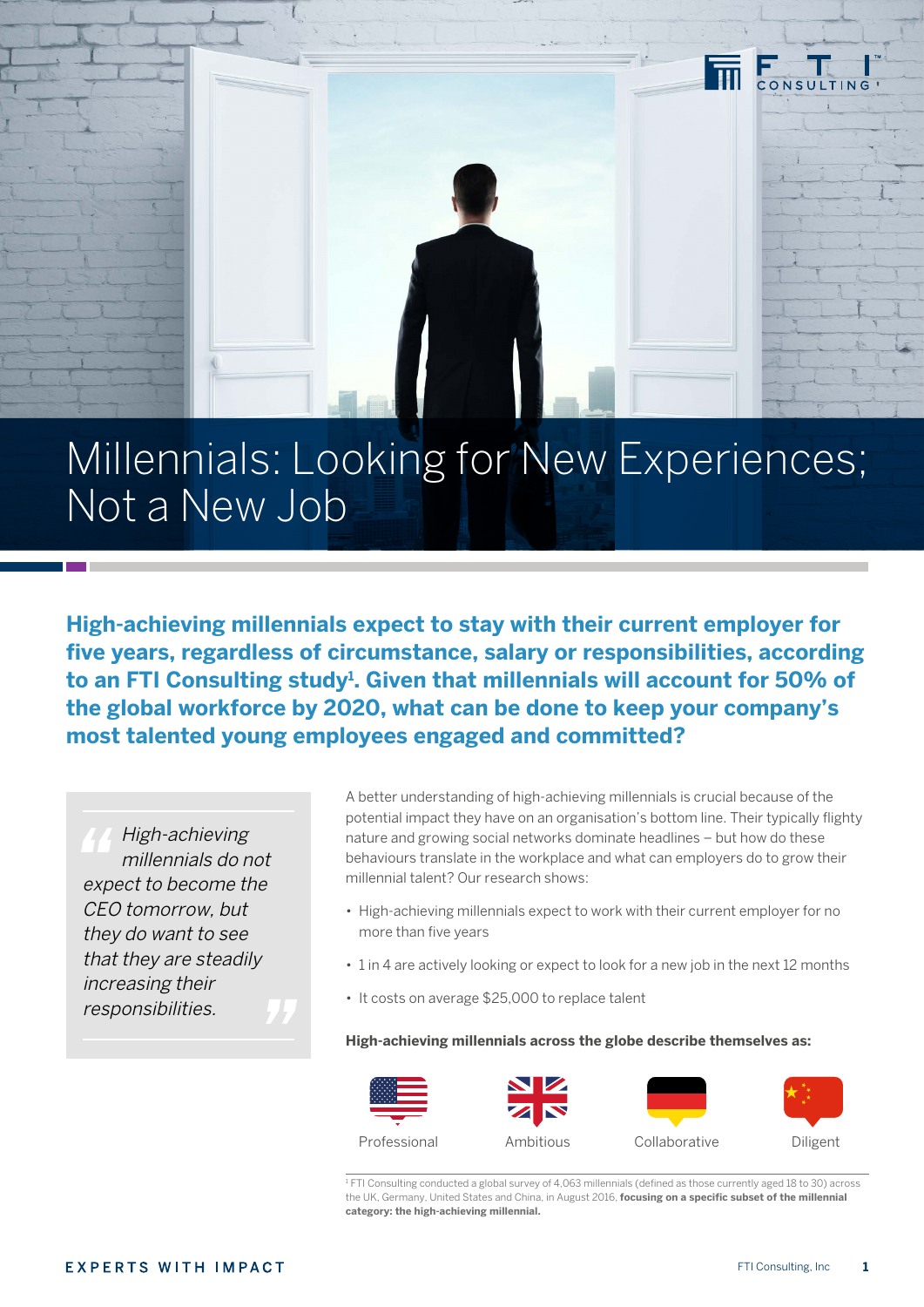### **More responsibility please:**

**Two fifths of high-achieving millennials want greater responsibility in people management within their current role.** High-achieving millennials do not expect to become the CEO tomorrow, but they do want to see that they are steadily increasing their responsibilities. Most of all they are keen to take on more people management responsibility at work. This is a natural progression for any professional; however the millennial manager may face specific challenges. In many organisations, individuals rise through the ranks without direct 'people management' training. This lack of training may further hinder the millennial manager with direct reports. Therefore companies should upskill their young talent in 'people management' to support their professional development. Another solution is to provide opportunities for the high-achieving millennial to gain management experience early on in their career. This may include managing a smaller project, improving a process or taking an active role within a corporate initiative around philanthropy, diversity or office culture.

#### **Loyalty winners**



**Supporting emotional wellbeing** 

**Opportunity for career progression**



**Understanding how their work impacts the organisation**

## **Climbing the ladder:**

**Two-thirds (67%) say they expect to be promoted at least every two years.** Millennials want to progress/ advance in their careers. What you can do as a leader: clarify the elements that are required for promotion. Be as clear on the required behaviours as you are on operational or financial targets. Millennials wish for their contributions to be acknowledged and their feedback to be taken on board. Leaders should think through a variety of non-monetary ways to recognise teams. Consider giving stellar staff praise in a broader forum, providing them with an opportunity to meet with senior leadership, or involving them in a project that enables them to work with a new team. Most importantly, articulate what they did and why it is worthy of praise so that the learning is shared across the organisation.

## **Flexibility not anarchy:**

**6 in 10 high-achieving millennials want to work more flexibly, but also want their employer to offer some structure.** Their comfort with the fluidity between work and social networks means that they don't see rigid lines between work and social life. While they are willing to put in extra hours if there is the business need, they also expect to be given the time and flexibility to tend to personal matters as needed. Are companies doing enough to cater for this? Leaders should set clear boundaries and a framework for what is expected of their younger talent. Within that framework it is important to give them some freedom for how and when they deliver the less time-critical pieces.



83% would prefer their employer to determine the amount of their time spent at work

### **Wellbeing matters:**

**Support for wellbeing is the key benefit that instils loyalty amongst millennials (82%).** Organisations must therefore play a more holistic role and seek to support their employees' physical and mental health, while also fostering a positive corporate culture. This group is less likely to tolerate an unpleasant work environment and benefits such as end-of-year bonuses are short lived. Development opportunities, workplace diversity and support for resilience may therefore boost the loyalty of millennials more effectively.

### **A focus on face time:**

**A lack of communication from the leadership team is a loyalty killer nearly a quarter of high-achieving millennials.** Despite their comfort with technology, millennials value face-to-face interaction with managers and senior leaders, with high-potentials placing even greater importance on this than the wider millennial group. The idea that we should be providing constant feedback and insights to our teams is something to strive for in every workplace. Technology and the flexible work environment can inhibit that face-to-face time, so companies need to work even harder to ensure connectivity that is personal and immediate for all generations.

### **Making the family leap:**

**Both maternity and paternity support are one of the top 10 factors instilling loyalty for high-achieving millennials.** Providing a clear path to family life is an important consideration for employers. Millennials are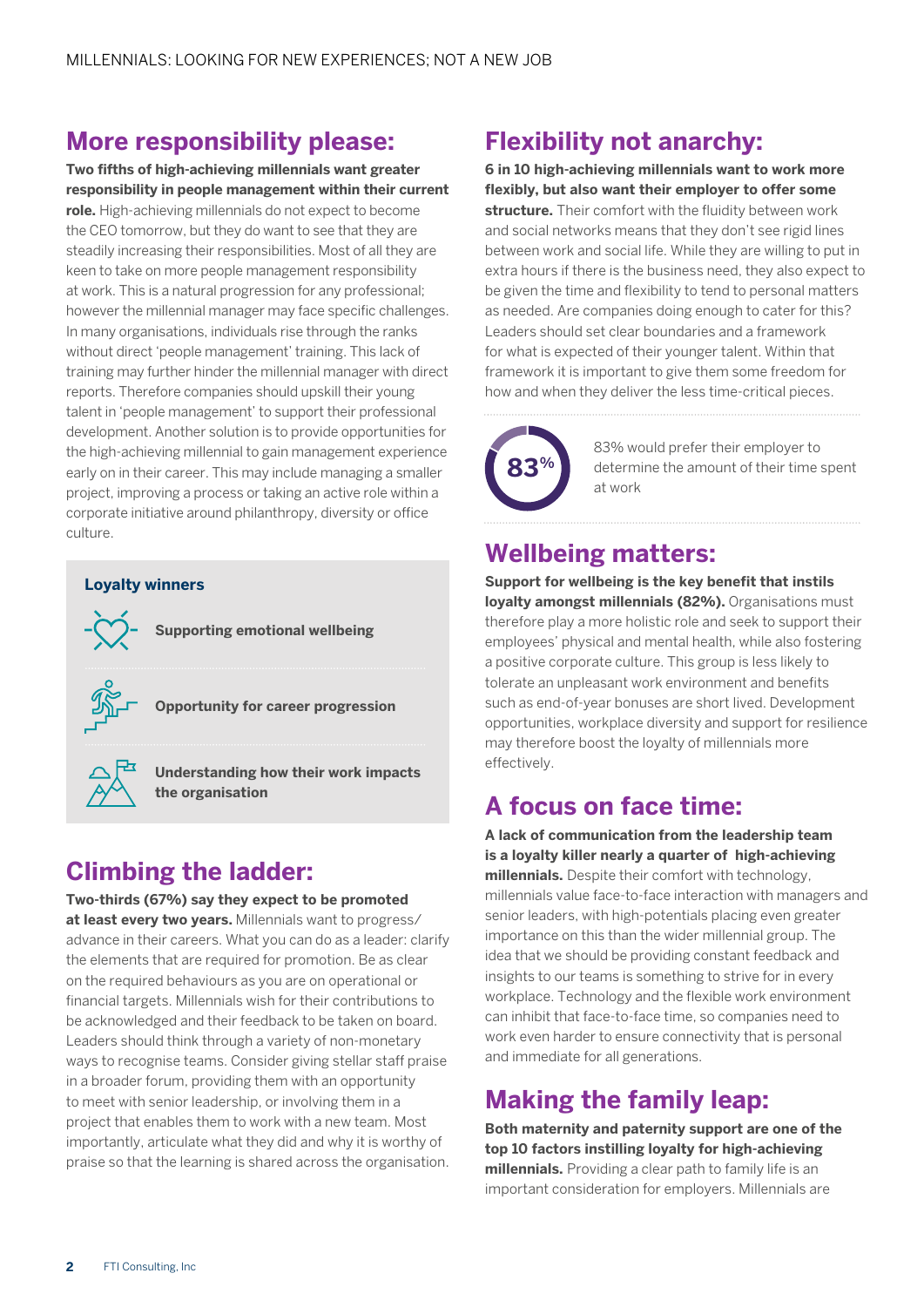contemplating how to best line up the pieces they need to build the foundations for a family – namely getting on the housing ladder and finding a job that provides both stability and a chance to progress both before and after starting a family. Millennials will be making the decision as to whether an organisation is 'family-friendly' long before they may be starting a family. It is therefore important – to both millennial men and women – that they can see role models who are balancing a family life with a flourishing career.



### **Attracting, Retaining and Developing High-Achieving Millennials: 10 Practical Tips**



### **Motivate and stretch them**

Millennials want more responsibility, faster – if you are not certain they are ready for big leaps, try incremental steps and ensure the right training is in place so they can take it on successfully. For example, give them time to engage with and hear from colleagues in other offices or consider assigning them project management responsibility.

#### **Look after your people**

Understand what 'wellbeing' means for your people and articulate what you can realistically deliver. Above all millennials value a workplace that fosters wellbeing; so organisations must be honest about how they deliver this and what their employee value-proposition is i.e. the key reasons it attracts and retains talent.

#### **Deliver high-quality information**

While this is important for all employees, this is particularly important to millennials. This is a generation that has always enjoyed access to immediate information and becomes impatient and disengaged without it; ensure that they hear from senior leaders about business strategy, organisational changes and corporate news.

#### **Foster meaningful interactions**

As a generation that has always enjoyed access to immediate information and becomes impatient and disengaged without it; provide regular reviews, face-time with management and consistent, transparent communications from leadership.

### **Enable millennials to voice their views**

Millennials are notably un-hierarchical about the source of an idea and enjoy limitless social media spaces to share their perspectives. They understand the benefits of crowd-sourcing and expect workplaces that encourage meaningful discussion and the synthesis of ideas from everyone.

#### **Be flexible within a clear structure**

While millennials may wish to have input into decisions and flexibility in how they work – they do not necessarily wish for complete autonomy. Perhaps owing to recent economic and political crises, they prefer stability and a clear structure, so it is clear when they have room to manoeuvre and when they don't.



#### **Help them make the family leap**

The majority of millennials cited plans to start a family at 27 which roughly corresponds to the '4-year itch' timeline when they usually leave their first jobs. While few believe in a cradle-to-grave job, millennials who see both male and female colleagues having careers AND families may be less likely to jump ship in their late 20s.

#### **Cultivate a pool of diverse leaders**

Men and women want different things from their managers…and they're both right. If men believe their managers should focus on